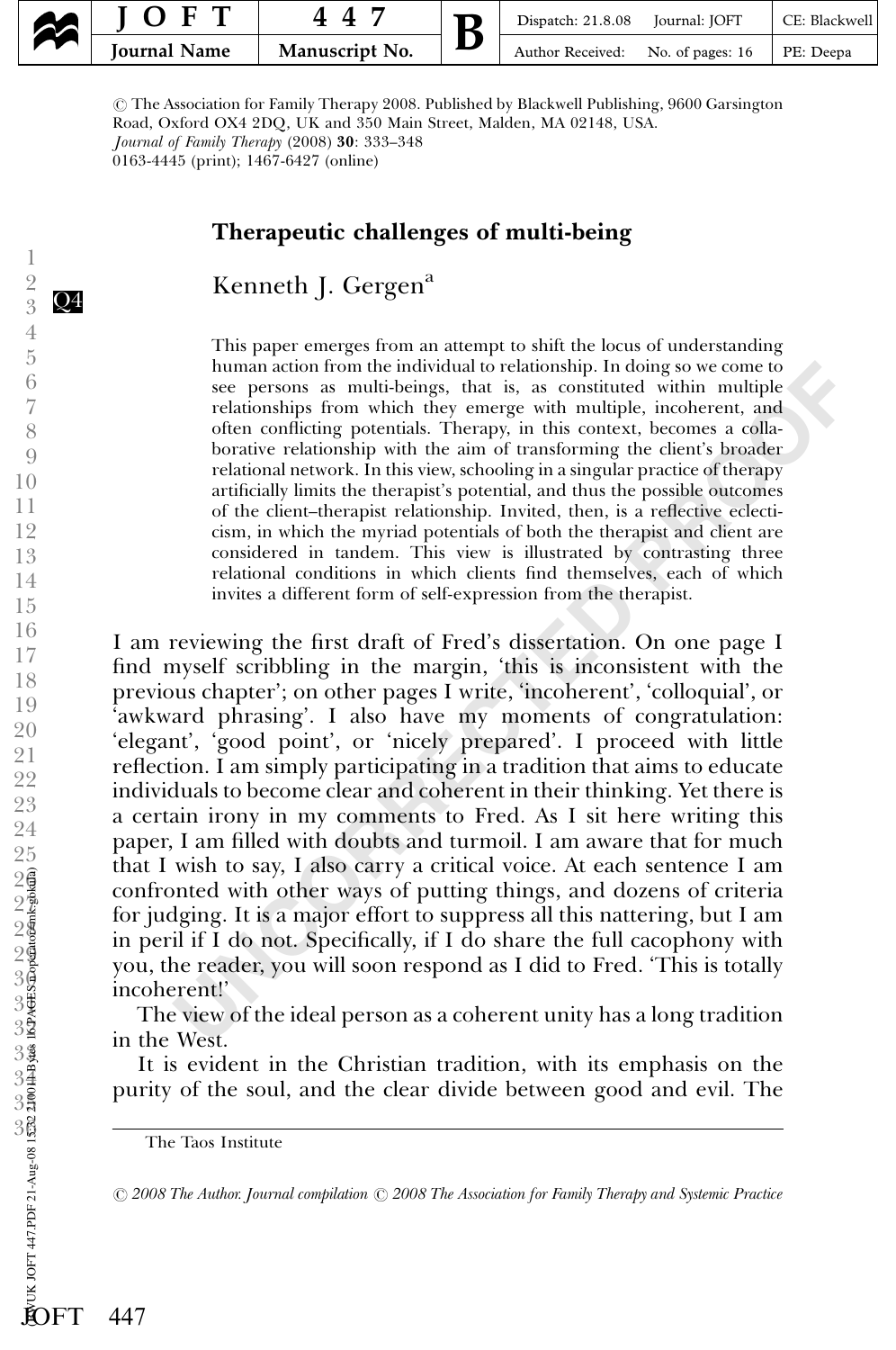philosopher Stephen Toulmin (2001) traces the emphasis on logical coherence to the rise of Modernism, and particularly the influence of the Cartesian view of reason as the centre of human action. Good reasoning is clear and logically consistent, ideally approximating mathematics. The maturing individual should thus aspire to a coherent way of thinking about the world, one that integrates disparate facts into a single, overarching theory. These same values are also inscribed in clinical practice. George Kelly's widely acclaimed Psychology of personal constructs asserts that all people attempt to build conceptual systems that are internally consistent. Prescott Lecky (1973) argued that the 'normally' functioning human being strives for consistency in all aspects of his life. Mental suffering is equated with blockage of consistency-striving. It is no accident that the profession's labels for mental illness include schizoid thinking, bipolarity, dissociation and multiple personality disorder.

Is that are internally consistent. Prescott Lecky (1973) argued<br>
e'normally' functioning human being strives for consistency in<br>
e'ects of his life. Mental suffering is equated with blockage of<br>
tency-striving. It is no ac In what follows, I wish to first explore the possibility of an alternative to the traditional conception of the whole and coherent person. It is a view that emerges from my attempt in recent years to develop a relational conception of the person. Such a view replaces the traditional emphasis on independent, autonomous agents with a vision of individuals as fundamentally intertwined. A full account of this vision is contained in my forthcoming volume, All my Relations (Gergen, in press). This is not the context for a full account on this vision. However, its concern with what I call multi-being raises particularly challenging issues relevant to therapeutic practice. It is to a range of such challenges that final attention will be drawn.

### The self as multi-being

Although internal conflict has long been the hallmark of psychodynamic theory, such theory is also lodged in a view of biologically based motivation. The nature of conflict is thus viewed as inherent in the individual, and is limited by one's view of biological drives. Further, such conflict is viewed as debilitating. In developing a relational account of human action, all these assumptions are challenged. In my view, behind the facade of unity, coherence and wholeness lies an oppositional world of discord. However, it is a world of enormous potential, gaining daily in dimension. Consider its genesis. As we engage in relationships, both significant and superficial, we are continuously absorbing potentials for action. Every relationship provides three points of origin for these potentials. First, others' actions

 $C$  2008 The Author. Journal compilation  $C$  2008 The Association for Family Therapy and Systemic Practice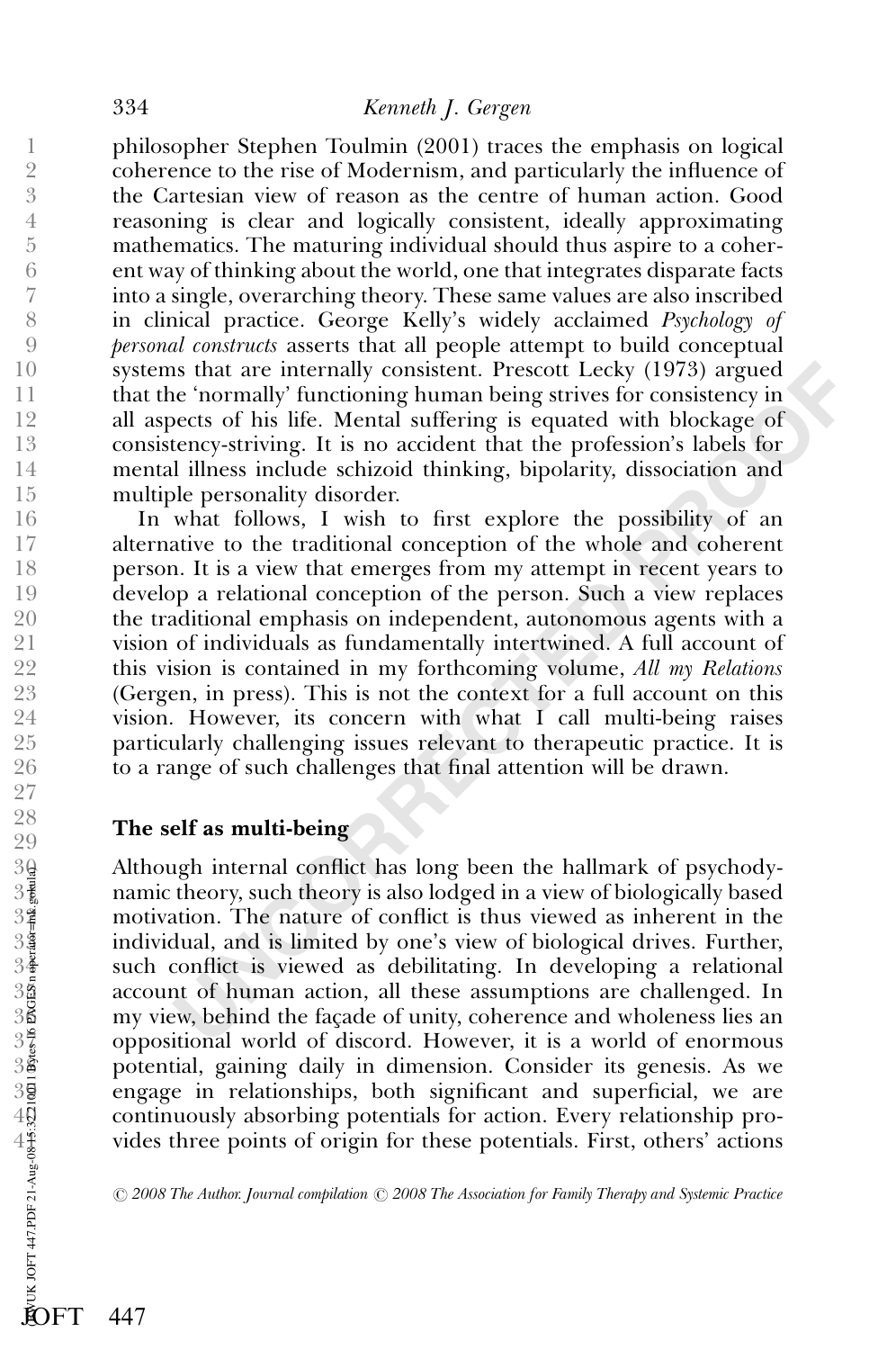serve as models for what is possible. As we observe others in action they fill our consciousness, thus providing a first step towards incorporating their actions into our own repertoire. This process, variously called imitation, modelling or identification by social scientists, is often credited as the fundamental engine of socialization. It is exemplified in the therapeutic work of Karl Tomm (1998) and Richard Schwartz (1995). Yet, the traditional view of modelling does not take us far enough. Within any relationship, we also become somebody. That is, we come to play a certain part within the relationship itself. With my mother I come into being as a child; with my children I come into being as a parent, and so on. Each relationship will bring me into being as a certain sort of person, and the actions that I acquire will enter the repository of potentials for future use.

If I come into being as a child; with my children I come into as a parent, and so on. Each relationship will bring me into as a certain sort of person, and the actions that I acquire will<br>the repository of potentials for f Multi-being is also constituted by a third residue of relationship, the interactive scenarios that we perform together. When we learn to dance, we acquire the ability to move our bodies in the prescribed way; we also watch our partners, and possibly could imitate them as well. Of equal importance, however, I learn the coordinated activity of the dance itself, how it goes when I move in this direction, or you move in that. In the same way, I learn what it is to participate in the give and take of an argument, the coordinated action of making love, or scenarios of emotion. Harry Stack Sullivan's (1968) concept of 'meyou' patterns is relevant here. In sum, our participation in relational process leaves us with potentials to be the other, to be a certain kind of self, and a form of self/other choreography. From these three sources, we emerge with enormous possibilities for being.

There are a number of important consequences of this view. Among the most prominent is obviously its contrast with the traditional vision of the unified and independent self. The ideal of an internally integrated, harmonious and coherent mind is replaced by a view of the person as fundamentally disorderly and inconsistent. The individualist view of individuals as independent agents is also replaced by a vision of the person as fully embedded in relationship. It is only from one's immersion in relationship that the very semblance of separate identities emerges. The well-ordered and independent mind is no longer the goal of maturity, but a sign of constricted relations. For the multi-being, coherence and integration may be valued, but only within particular relationships. Rather, one may celebrate the myriad potentials for effective relationships.

It also follows from this vision of multi-being that for anything we hold as reasonable or good, we may very well harbour the potential

 $C$  2008 The Author. Journal compilation  $C$  2008 The Association for Family Therapy and Systemic Practice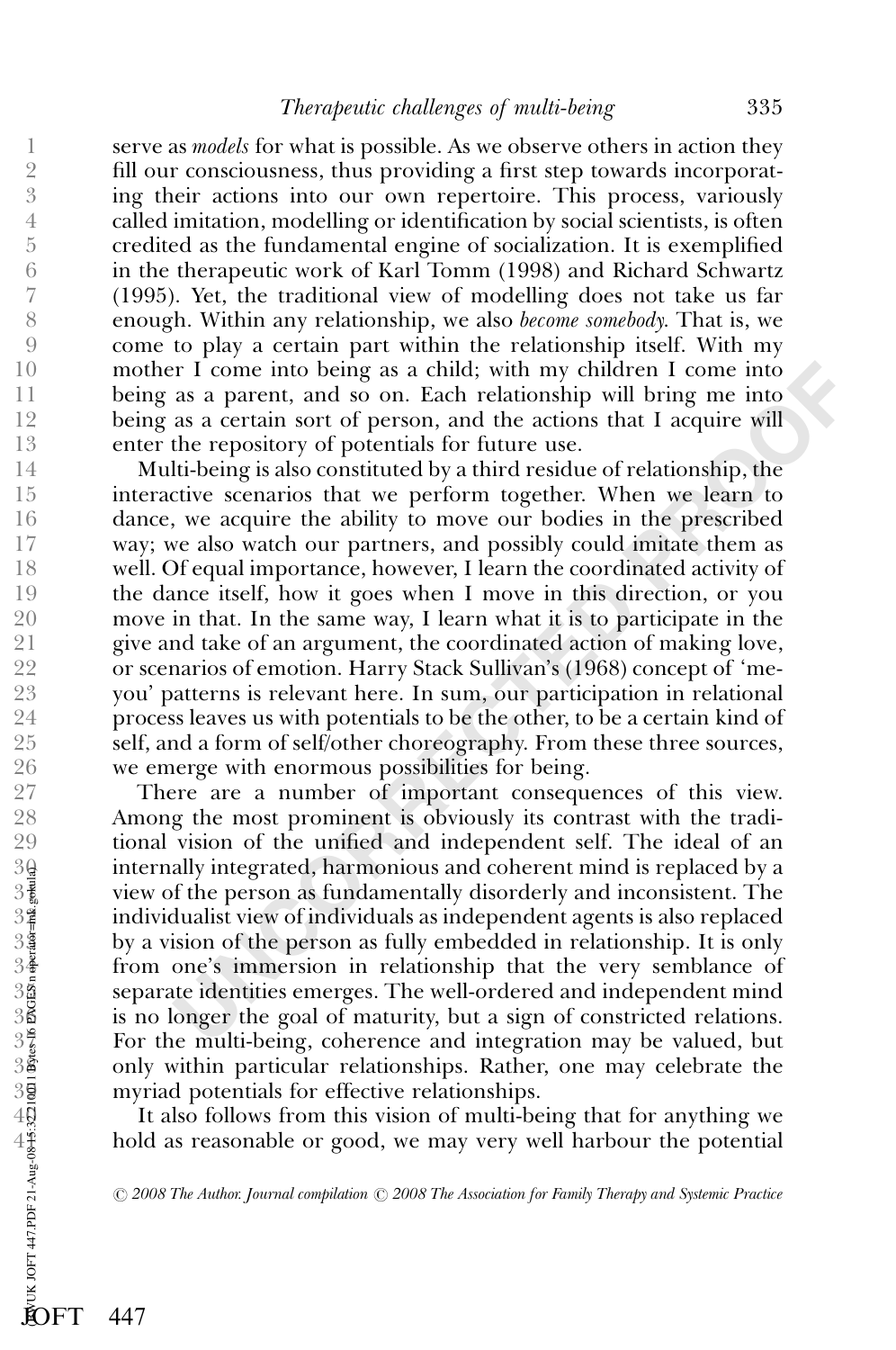for its opposite. For every way of being we embrace, we are also capable of alien activity. From a relational standpoint, every good liberal also knows very well how to engage in hate talk. Every religious fundamentalist feels the attractions of sin; every adult can be childish; every responsible official has the know-how for corruption; every heterosexual can entertain the possibility of homosexuality. That we sustain any particular way of life is not because of deep character or genetic birthmark, but because of the press of ongoing relationships.

This is also to say that the stable worlds in which we seem to live are quite fragile. In our daily relationships we encounter only partial persons, fragments that we mistakenly presume to be whole personalities. Stability and coherence are generated in our local agreements. But these agreements are not binding, and disruptions can occur at any moment. I am not proposing that social life is thus a grand charade, in which we are all wearing masks to suit the occasion. The metaphor of the mask is misleading, as it suggests there is a 'real self ' to be revealed behind the guise. For the multi-being, there is no inside vs. outside; there is only continuous participation in relationship. Any moment of compelling authenticity may give way to a sense of compromise.

## Picturing multi-being

fragile. In our daily relationships we encounter only partial<br>s, fragments that we mistakenly presume to be whole person-<br>Stability and coherence are generated in our local agreements.<br>Stability and coherence are generated To appreciate this vision of multi-being a visual metaphor may be useful. In Figure 1 below, various relationships in a person's life are each represented by an oval. From every relationship there emerge residues or resources in the form of potential actions (e.g. intelligibilities, emotional expressions, choreographed movements), any of which or in combination may be activated in the moment. The person is essentially constituted, then, by a multiplicity of relationships. Some relations leave residues that are well practised, while others leave little but whispers of possibility. The well-practised residues are immediately to hand, such as the way one speaks to casual friends. Often we call these habits. They feel, at the moment, to be authentic, a reflection of the true self. Those less practised may seem – for a time – to be sham or play-acting. All potentials may also be viewed as skills, but others should treat them as skills. People engaged in a rich range of relationships, such as the cosmopolite, may carry an enormous range of potentials; the sheltered or the villager may have fewer potentials. We are equipped, then, to enter any relationship with myriad potentials for being.

 $C$  2008 The Author. Journal compilation  $C$  2008 The Association for Family Therapy and Systemic Practice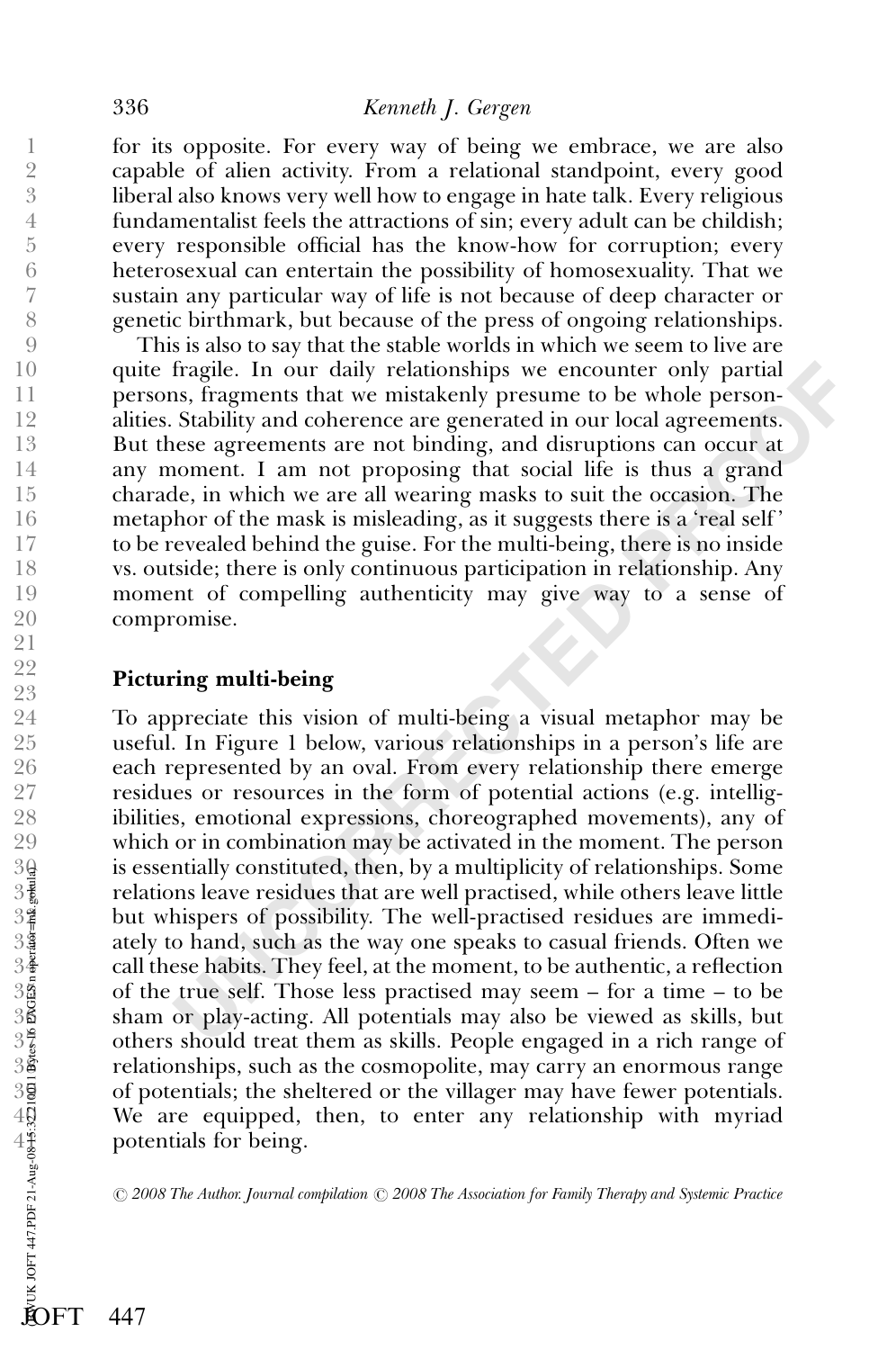

Figure 1

Q3

As Figure 1 suggests, these relational residues resemble the wing of a butterfly. This wing enables one to soar in many directions. However, like the butterfly, two wings are required for flight. In Figure 2, we add the wing. As we see, in any relationship, there are

© 2008 The Author. Journal compilation © 2008 The Association for Family Therapy and Systemic Practice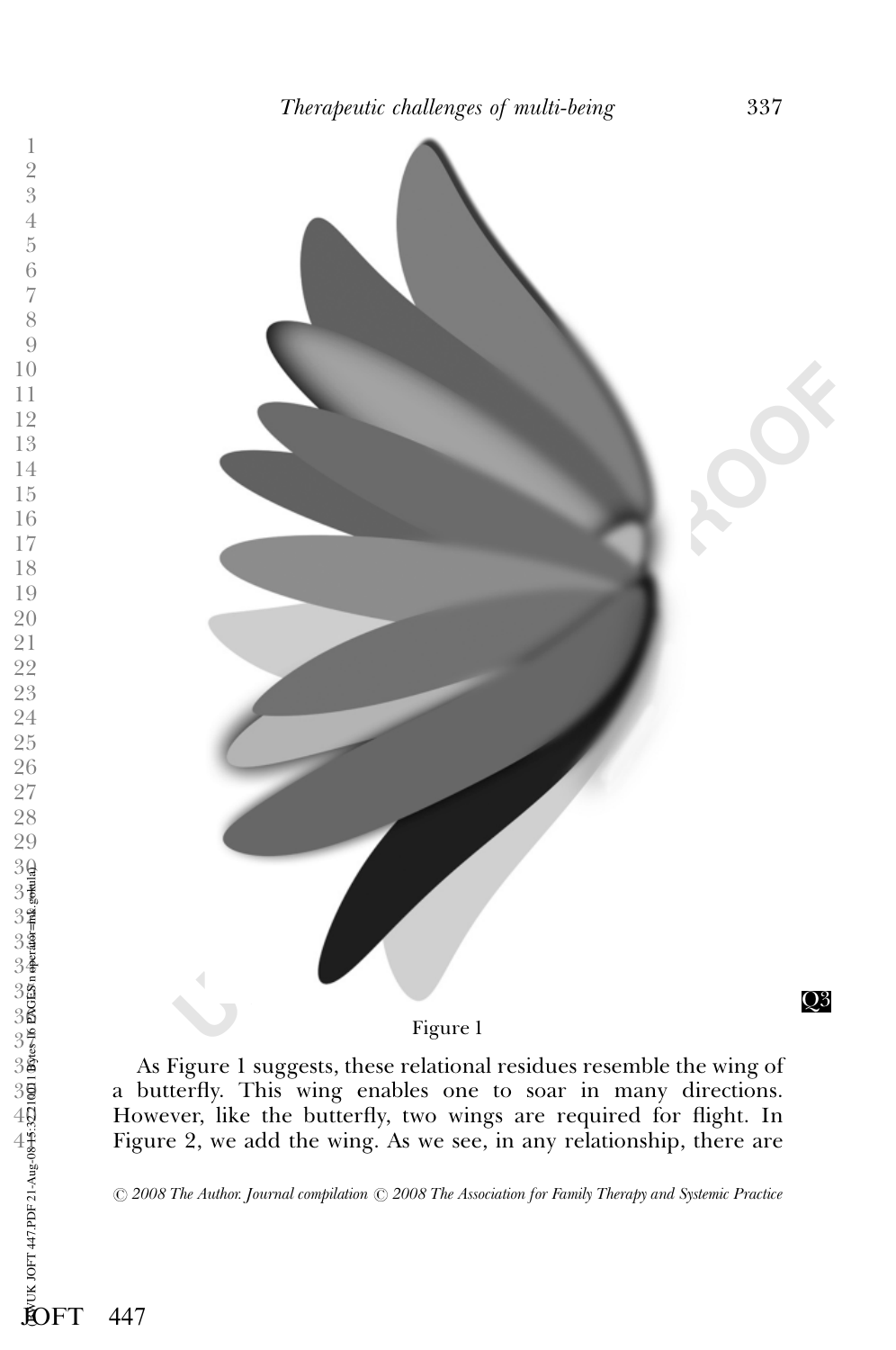

Figure 2

virtually infinite possibilities for coordination. Failure is also possible. It is this very condition in which the therapist and client find themselves together.

### Multi-being and reflective eclecticism

The implications of multi-being for therapeutic practice are many and complex. At this point I wish only to open the door to exploration. In particular, I wish to call attention to the challenge to the tradition of univocal or single-school therapy that has long pervaded the profession. From Freud to the present there is a strong tendency for practitioners to employ a particular form of therapy (e.g. psychodynamic, cognitive behavioural, systemic, narrative, brief) regardless of the circumstances of the client. It is true that many therapists are more eclectic in their orientation, essentially adapting their approach to the context at hand. In taking account of multi-being we find reason to press further, towards what may be viewed as a reflective eclecticism. The condition of multi-being asks us to reflect on the kinds of

 $C$  2008 The Author. Journal compilation  $C$  2008 The Association for Family Therapy and Systemic Practice

1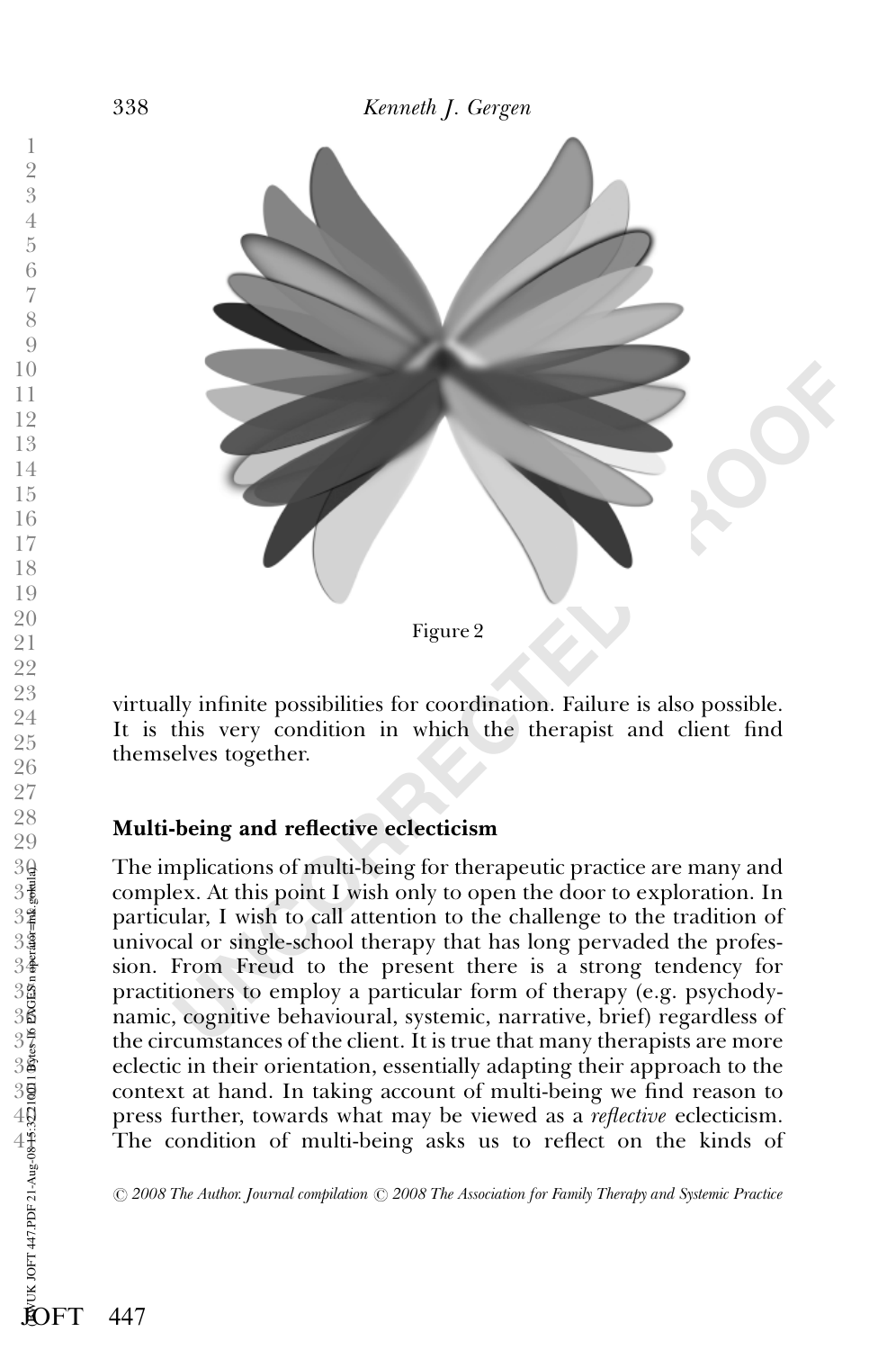coordinated actions required to bring about change in the character of this client's life conditions. If therapist and client are to take flight in their relationship, there should be deliberation on the particular combination of feathers best suited for the journey. In what follows I wish to contrast three conditions.

#### Progressive isolation

singly pervasive social pattern, that of progressive isolation. By<br>mean an individual's circular, self-sustaining trajectory in which<br>per form of deviance and doubt invites others' avoidance, which<br>triggers further doubt a I have become intrigued in recent years with what appears to be an increasingly pervasive social pattern, that of progressive isolation. By this I mean an individual's circular, self-sustaining trajectory in which a minor form of deviance and doubt invites others' avoidance, which in turn triggers further doubt and deviation, with the result of once again increasing social rejection. Consider: As a result of our multibeing, virtually all of us dwell at the borders of the unacceptable. Most of us labour with questions of being too fat or too thin, too short or too tall, too quick or too slow, too talkative or too silent, too ambitious or too lazy, too emotional or too rational, and so on. Typically, however, we find ways of escaping criticism and not stepping on too many toes. Most importantly we overcome doubt and sustain our sense of being 'OK' through our relation with others. We draw continued nurturance from the subtle affirmations of daily interchange. Energetic greetings, the unselfconscious sharing of conversation, congenial laughter, making plans together and so on all affirm one's membership inside the walls of the acceptable. For most, these commonplace scenarios are sufficient; for others, they are not.

In the common hustle-bustle of life we tend to avoid anyone who is too loud, aggressive, silent, incoherent, critical, slow, unpredictable or otherwise bothersome. In the individualist tradition, we understand that we must take care of the self first, that everyone is responsible for his or her own behaviour, and that the deviant stands in the way of our progress. Confrontation with deviance can also be unpleasant and time consuming; avoidance is the best option. Yet, if we happen to be the offensive one, we are left floating in a sea of uncertainty. 'Have I done something wrong; I was only doing my best; I am only reasonable; why is that so bad; what is it about me?' Such doubts can first give way to rejecting others ('I don't care what they think') and then to avoiding them ('They don't like me, so why hang out with them?' 'They don't appreciate me, so what's the point?'). At the same time, avoidance of contact functions as a further barrier to affirmation. Selfquestioning intensifies, often leading to uncontrollable rumination.

 $C$  2008 The Author. Journal compilation  $C$  2008 The Association for Family Therapy and Systemic Practice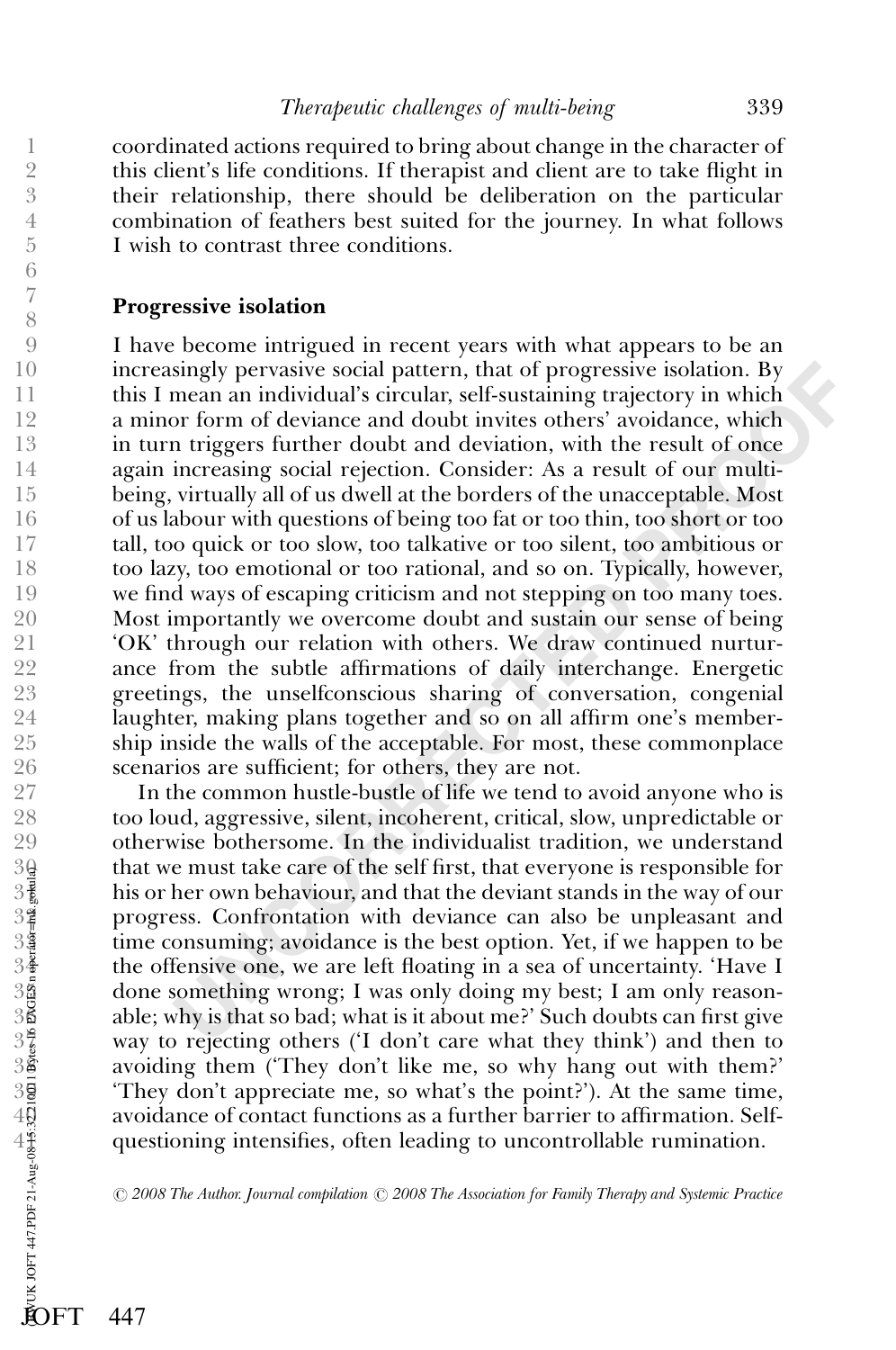To combat the whirl of self-defeating suspicions, one may draw from the repertoire of multi-being: 'I am a person of especially deep feelings, and they are superficial.' 'I am just smarter . . . more creative . . . more insightful.' Again affirmation is lacking, opening the way to actions appropriate to the private reality but nowhere else. First there are actions that confirm the negative visions: cutting one's body, binge eating, starving oneself. Alcohol and drug addiction are especially invited, as they both punish the individual while simultaneously allowing moments of ecstatic forgetting. Most problematic are actions that punish those responsible for the ejection. One may, for example, adopt more extreme behaviours, understanding full well that others will be anxious, frightened or irritated. Disrupting conventions yields a satisfying revenge. Offensive clothing, slovenly or menacing actions, muttering to oneself are all options. As others' avoidance is further increased, there are no limits to one's imagination. And this may include inclinations to eliminate the arrogant abusers. Here we have an incubator for extreme actions, such as stalking, paedophilia and school massacres.

unish those responsible for the ejection. One may, for example,<br>more extreme behavious, understanding full well that others<br>a anxious, frightened or irritated. Disrupting conventions yields<br>fying revenge. Offensive dothing Recent decades have multiplied the potential for progressive ejection. This is so for two reasons, both related to twentieth-century technologies. On the one hand, technologies of communication contribute to the multiplication of oughts. We are bombarded, for example, with advertisements regarding the proper body shape, clothing styles, arrangement of the teeth, texture of the hair and so on. The media inform us of what is 'in' in the way of music, books, restaurants, film and wine. Everywhere we encounter the 'top 100', 'the top ten' and 'number one'. Rapidly the standards are multiplied and proliferated, so 'every savvy person' knows the rules of acceptability on the club scene, at the beach, in the classroom and so on. When oughts are multiplied, so is deviance.

Further, there is a dwindling number of people who can provide the needed affirmation. Twentieth-century technologies have quickened the pace of life. With increased capacities to move about the globe – both physically and electronically – we find ourselves with more opportunities, more invitations, more information to process, more open vistas, and more things that we 'must do'. Most of us find ourselves continuously under pressure – so many demands, so little time. Work on the job is extended into the home; home life is interrupted by travel requirements, lessons, meetings and children's activities. Extended time together is reduced to 'quality time', and relationships in depth are replaced by an extended

 $C$  2008 The Author. Journal compilation  $C$  2008 The Association for Family Therapy and Systemic Practice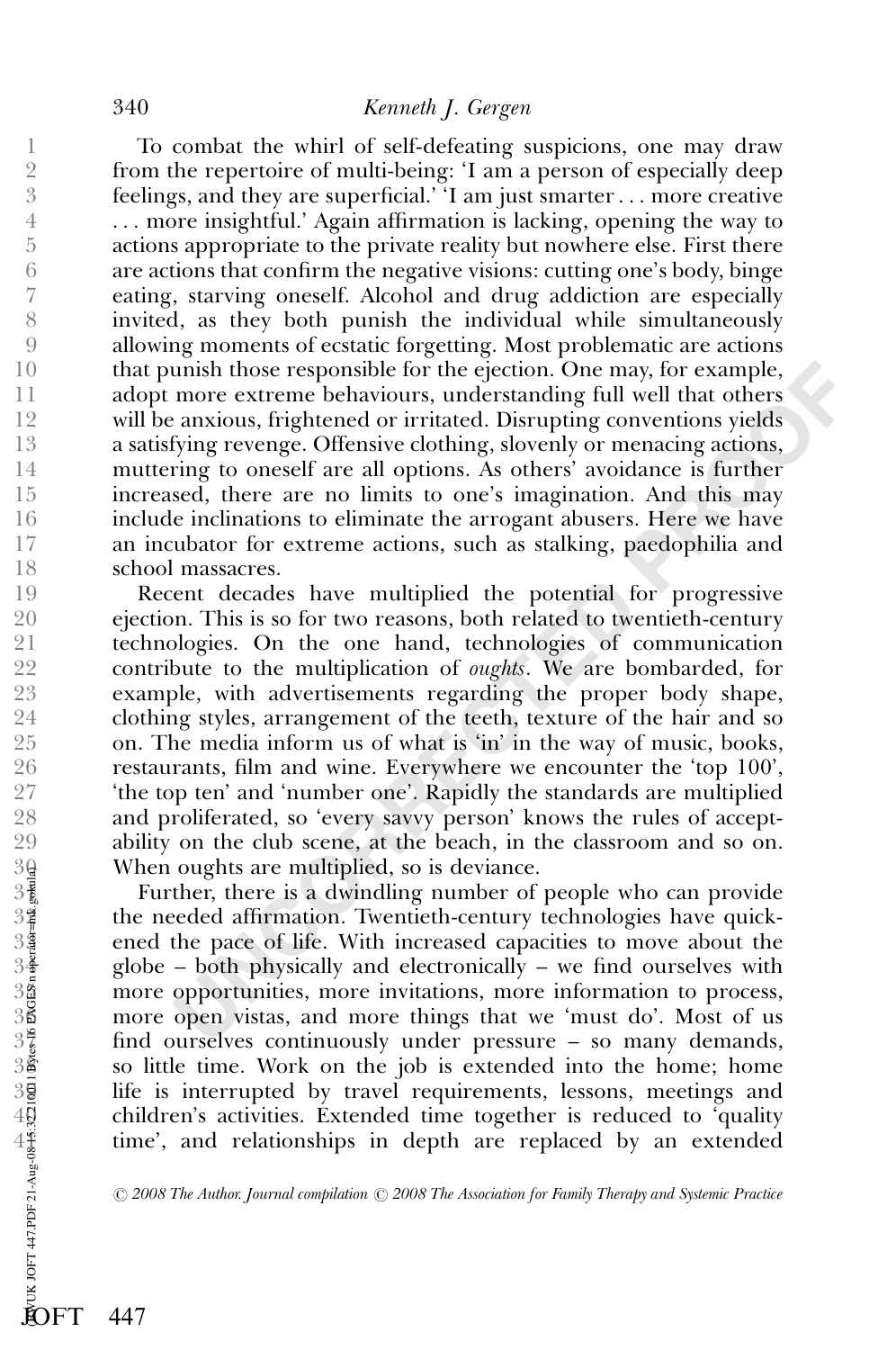and superficial network of acquaintances. Under these conditions it is difficult to find others to trust with one's secret doubts and yearnings; it is equally difficult to locate others who have the time to listen, probe and understand. There is simply no time for deviants (Gergen, 2001).

world as opposed to treating him or her with disbelief or<br>ard. All may establish a relationship of care, thus contributing<br>special advantage of therapy over other forms of responding to<br>cce. At the same time, there are gre In my view, therapists from virtually any school – from psychoanalysis to Buddhist meditation – can provide important resources for enabling clients to escape the Charybdis of isolated self-torment. This is so because all can affirm the individual as a valid participant in the social world as opposed to treating him or her with disbelief or disregard. All may establish a relationship of care, thus contributing to the special advantage of therapy over other forms of responding to deviance. At the same time, there are great variations in how much of the client's private wandering will be affirmed and legitimated within the conversation. In many respects, Carl Rogers' (1995) non-directive orientation sets a standard for practices that are maximally affirming. For Rogers, all self-doubts, private fantasies or hidden loathings are invitations to the therapist's unconditional regard. As many contemporary therapists would say, Rogers was fully present to his clients. Yet Rogers was also committed to his own particular theory of dysfunction and cure. Essentially he knew the source and cure for clients' problems before they entered the room. While he listened fully and affirmingly, his responses were virtually scripted before the client spoke the first word.

In this respect I am drawn to Harlene Anderson's (1997) proposals for bracketing the demands of theory in favour of full attention to the client's accounts. It is not simply that the 'knowing' therapist may shape the client's account so that it confirms the therapist's preestablished theory. Strong theoretical commitments also encourage selective listening. Especially for the diagnostically oriented therapist, there is the danger of questions that position the therapist as the judge of the client's sanity. As one of Anderson's clients reported, when his previous therapist asked him 'Is this an ashtray?', he was thrown into a panic. He needed to talk about his fears, and not to be placed under evaluation. Anderson proposes, instead, a form of curious and responsive listening in which one treats the client's story as a trustworthy and legitimate reality. One responds 'into' the client's story world, accepting the language, vocabulary and metaphors. The client's reports are not treated as an indication of something 'behind' the words – a hidden, unconscious problem, for example, but as one might the words of a close friend. Therapy, in this sense, is a

 $C$  2008 The Author. Journal compilation  $C$  2008 The Association for Family Therapy and Systemic Practice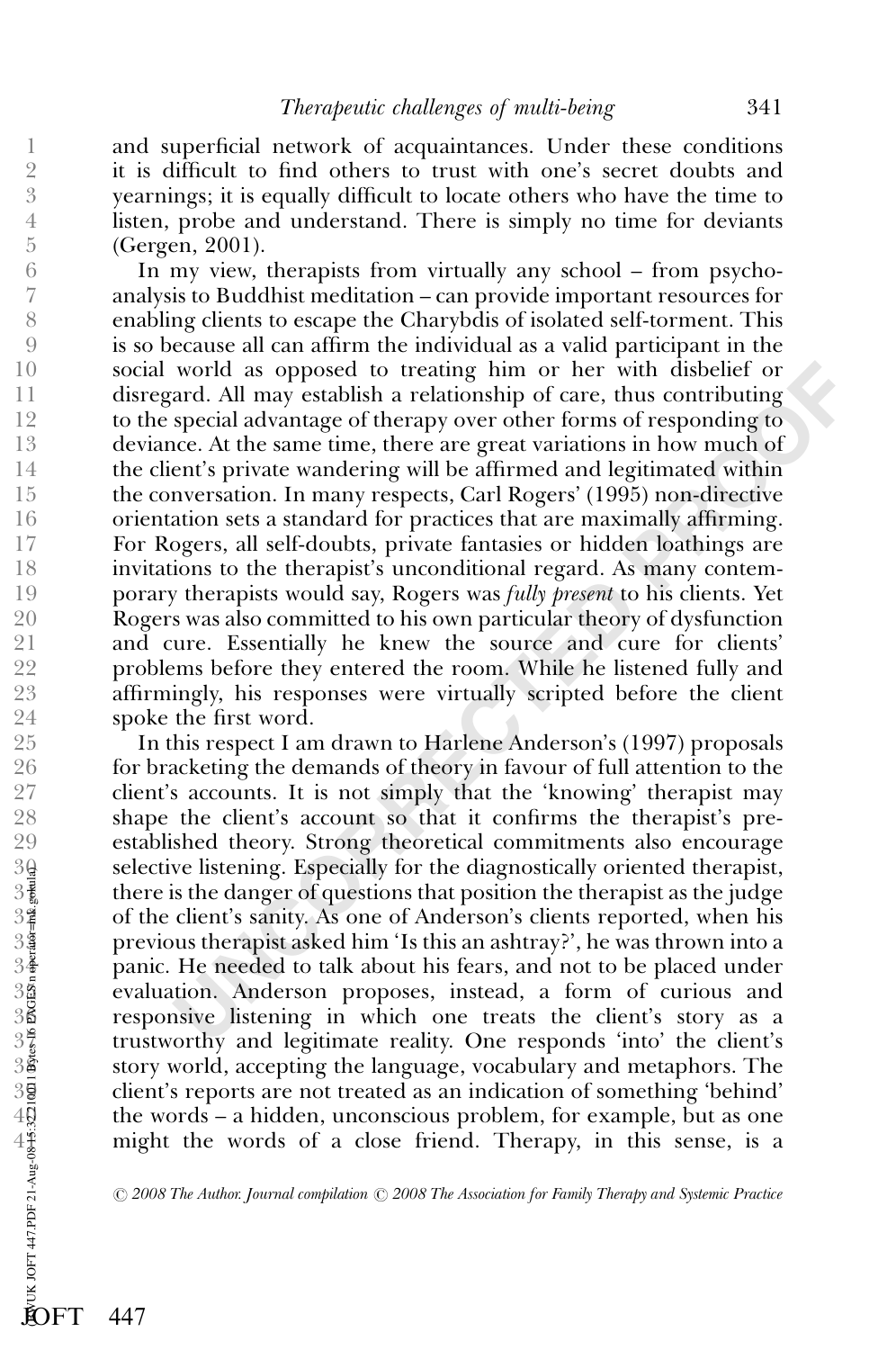collaborative relationship in which responsibility is shared for the outcome (see Anderson and Gehart, 2007).

## Suspending realities

Let us now consider a contrasting condition. For many anguished people, the affirming voice of a therapist may remove plaguing doubts and restore a sense of ontological security. With potentials restored, they may also move more effectively in the extended dances of relationship. Yet, for many therapeutic clients, it is not a sense of spinning into a vortex of doubt that is troubling; rather it is an altogether compelling reality that crushes them in its grip. We are not dealing here with people who writhe in ambiguity, but with those locked within debilitating patterns of relationship from which there is no apparent exit.

How do people become so inflexibly committed to a self-defeating way of being? Let us place this question in the context of multi-being. As outlined earlier, normal life equips us with innumerable potentials for relating. However, in this case we confront people whose patterns of action are narrowly constrained. Rich potentials remain unrealized. We often view such persons as problematic personalities: 'Jack is aggressive; Jill is a chronic depressive.' This is to mistake the self of the moment for the potentials in waiting.

nship. Yet, for many therapeutic clients, it is not a sense of<br>mg into a vortex of doubt that is troubling; rather it is am<br>ther compelling reality that crushes them in its grip. We are not<br>g here with people who writhe in If our potentials for action originate in relationship, so must we turn to relationship to understand the origins of constriction. There are two major forces at work in such cases. The first may be located in ongoing relations in which the person is immersed, and the second in the past history of relationship. Each requires special therapeutic attention. With respect to ongoing relations, it is useful to consider cross-time patterns of collaborative action. There are the common patterns, such as playing games, gossiping and exchanging gifts. There are also patterns that are degenerative in their effects on the participants. Among the most common are arguing, exchanging criticism and mutual blaming. Participants move slowly towards the demise of their relationship. To be sure, in all scenarios, certain potentials are suppressed. Learning how to play one game proficiently may mean being unskilled in others. However, in the case of degenerative scenarios, the suppression is more lethal. In generative scenarios, the door is always open to creative change. The exchange of affirmation sets a context that is congenial to expanding expression. However, in degenerative scenarios, the other becomes an alien. One

 $C$  2008 The Author. Journal compilation  $C$  2008 The Association for Family Therapy and Systemic Practice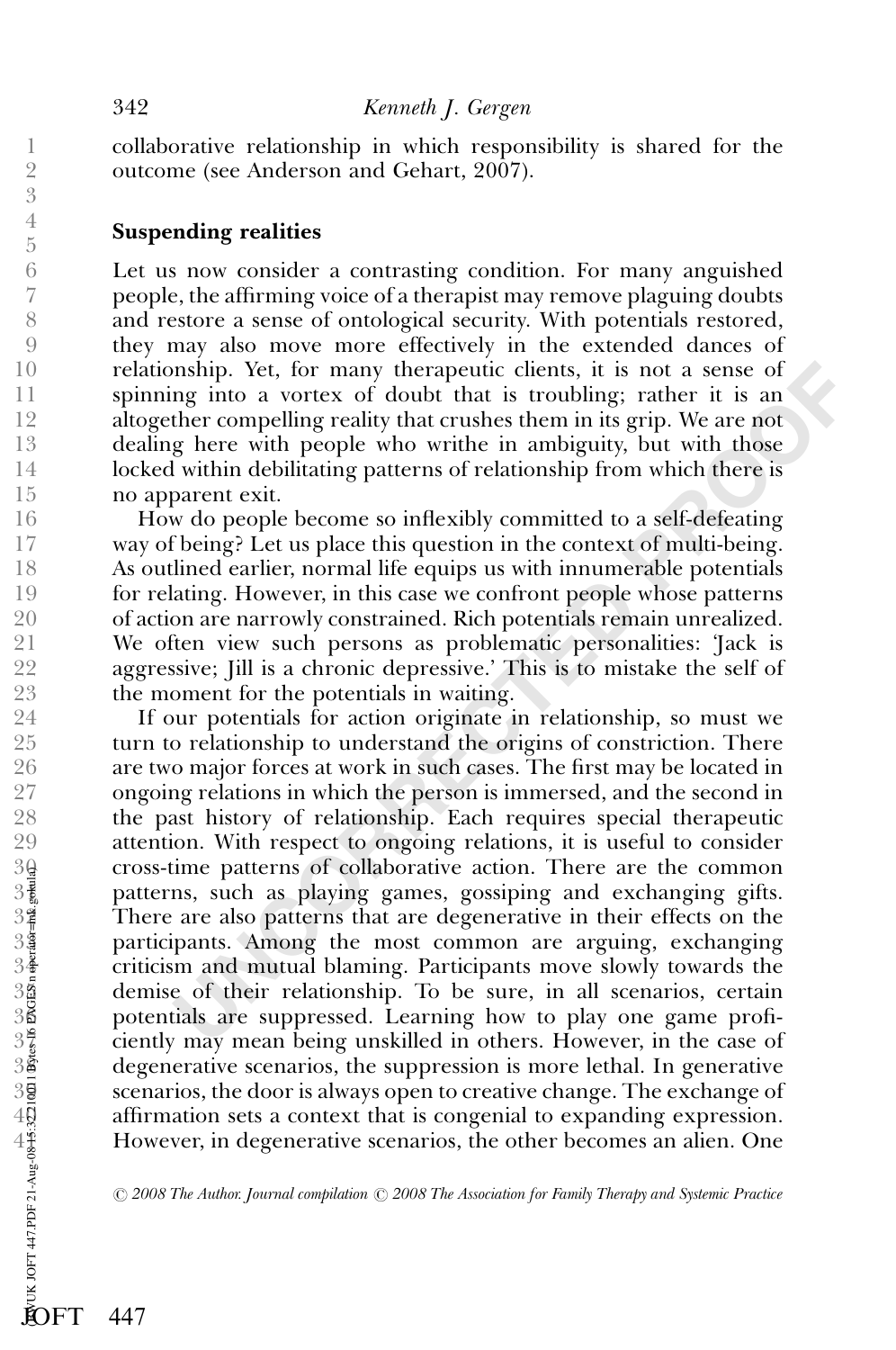does not wish to explore, because the other is rejected. Thus, couples play games in which they subtly undermine each other, they isolate each other, or lure each other into mutual rage. Exploration of alternatives is difficult, and this includes acts of affirmation. As communication specialists Pearce and Cronen (1982) point out, many people form patterns of relating they know are harmful to their relationship. They have bitter fights, engage in mutual blame and so on. However, they are so well practised in these routines that they become 'just natural'. In effect, they become self-sustaining.

It the siso in large part because most therapies offer resources for challenging the clint's life<br>
I. That is, on large part because most therapies are theory<br>
I. That is, the therapist enters with a set of understandings<br> Most therapies offer resources for challenging the client's life world. This is so in large part because most therapies are theory driven. That is, the therapist enters with a set of understandings shared within his or her professional enclave. These understandings will seldom duplicate the discourse used by the client. Thus, whenever the therapist asks a question dictated by his or her theoretical background, it will typically function to dislodge the presented reality of the client. The client wants to talk about family problems but the humanist therapist asks about his feelings; the client talks about how everyone is laughing at her, and the cognitive therapist asks her if they could they be laughing at something else; the client talks about problems of sexual perversion and the psychoanalyst shifts the discussion to childhood experiences. All such questions move towards dislodging the taken for granted (Spence, 1984). At the same time, they lure the client into an alternative world that may or may not be relevant to existing conditions.

Significantly more flexible in opening up spaces for new flights of relationship are the discursively oriented practices of therapy. Classic is the work of the Milan School and the development of circular questioning (Becvar and Becvar, 1999). Such questioning is often successful in shifting the family's understanding of 'the problem' from the traditional orientation to 'troubled individuals' to troubled relationships. Within this new space of understanding, many possibilities may unfold. Distinctly devoted to expanding the range of possibilities are the practices of the reflecting team. Discussions provoked by a reflecting team may stimulate a new range of dialogues for the participants, while simultaneously generating an appreciation for multiple realities. Narrative therapy is especially sensitive to locating evidence within the life history of the client that may be used as a scaffold for building an alternative to the dominating reality (White, 2007). In effect, the therapist enables the client to locate forgotten feathers with which to fly.

 $C$  2008 The Author. Journal compilation  $C$  2008 The Association for Family Therapy and Systemic Practice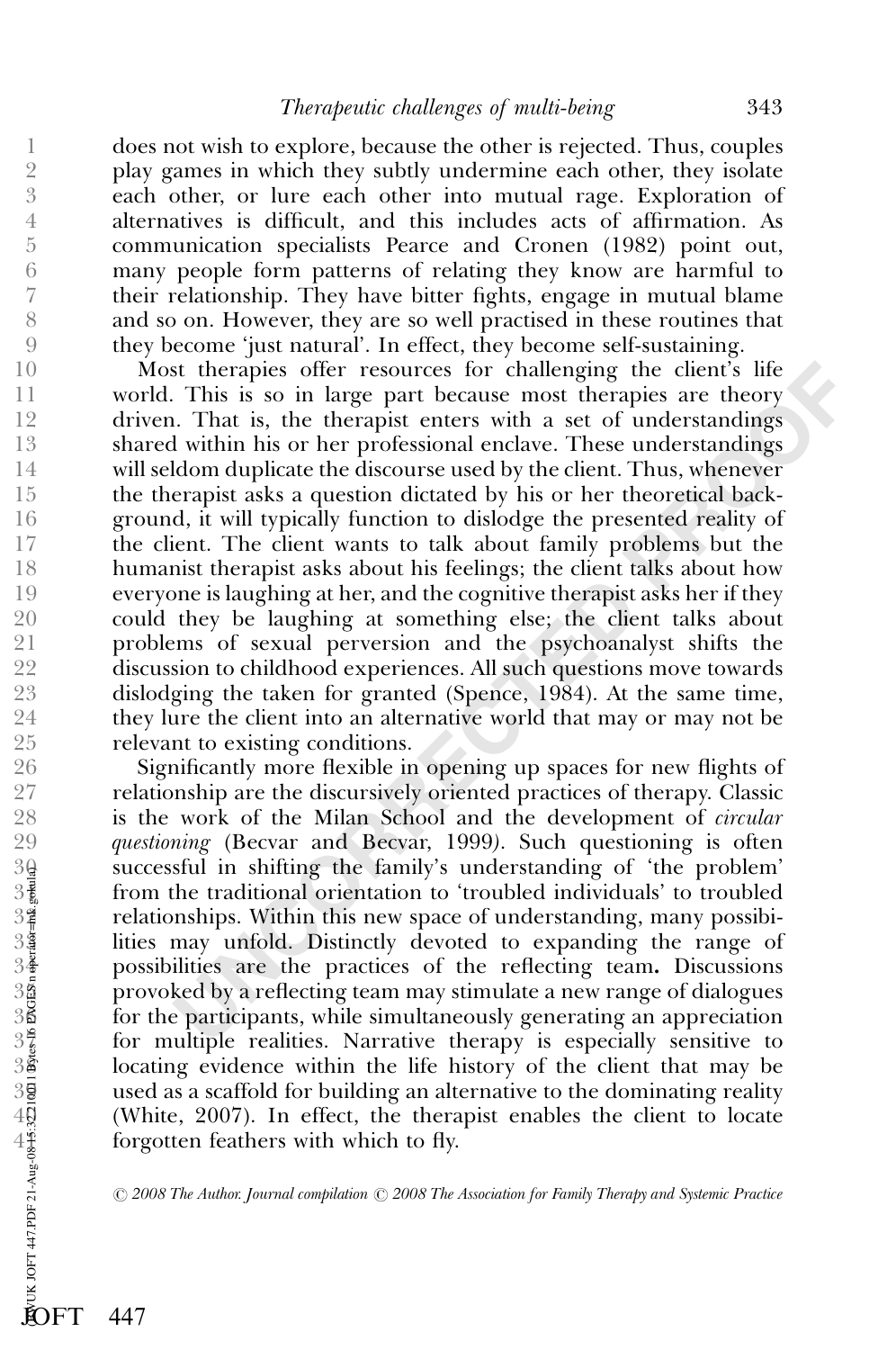#### Relinquishing private relations

So far we have focused on constricted patterns of action that derive from ongoing relations in the present, and have touched on several practices designed to reduce the power of these restrictions. However, as multi-beings we also carry with us the residues of the past. Most of these residues are valuable resources, available to enrich the present. At the same time, some inheritances from past relationships are strangulating. They become so hardened that we are insensitive to the changing situation; they are knee-jerk responses that disrupt and destroy ongoing relations. For example, one may harbour an obdurate vision of his or her inferiority, failure or undesirability; or one may be overtaken by an unstinting sense of injustice, jealousy or insufferable others. Other people find the world all too dangerous, threatening, or replete with forces beyond their control. Here we are also dealing with people whose relational partners may find themselves in despair. Nothing they do seems to invite change. They want their wafer-thin daughter to eat more, their mate to be less sullen, their father to be less aggressive and so on. How, then, do we account for the continuation of such inflexible patterns of being?

y ongoing relations. For example, one may harbour an obdu-<br>sion of his or her inferiority, failure or undesirability; or one<br>evertaken by an unstinting sense of injustice, jealousy or<br>erable others. Other people find the w Being locked in the past is to remain bound in some form of relationship. It is to participate in a scenario that privately sustains itself. The reasons for sustaining such debilitating scenarios may be many. Often they sustain themselves because they remain unfinished; a drama has unfolded and one returns continuously in search of a satisfactory conclusion. For example, one may have been rejected without a satisfactory reason, unjustly attacked without an opportunity to retaliate, or sexually abused without any reconciliation. The story is suspended; its awful drama holds one in its grip. A common form of the 'unfinished story' leaves us with a residue of selfrecrimination. Here is the 'negative voice', a voice that reminds them all too often that they are unworthy, unlovable or inferior (Claude-Pierre, 1998). Typically this is the voice of authority (e.g. parents, teachers, older siblings). In effect, these are people to whom one could never offer an adequate reply, a refusal or a counter-attack. The voice remains unanswered and unanswerable.

In the case of these repetitive scenarios, the challenge for the therapist may be formidable. In the most extreme cases, the whirring of the private world may reject all who would attempt to enter. The resentment, hostility or sense of self-righteousness may function as a fortress. No one can truly understand, no one is sufficiently worthy,

 $C$  2008 The Author. Journal compilation  $C$  2008 The Association for Family Therapy and Systemic Practice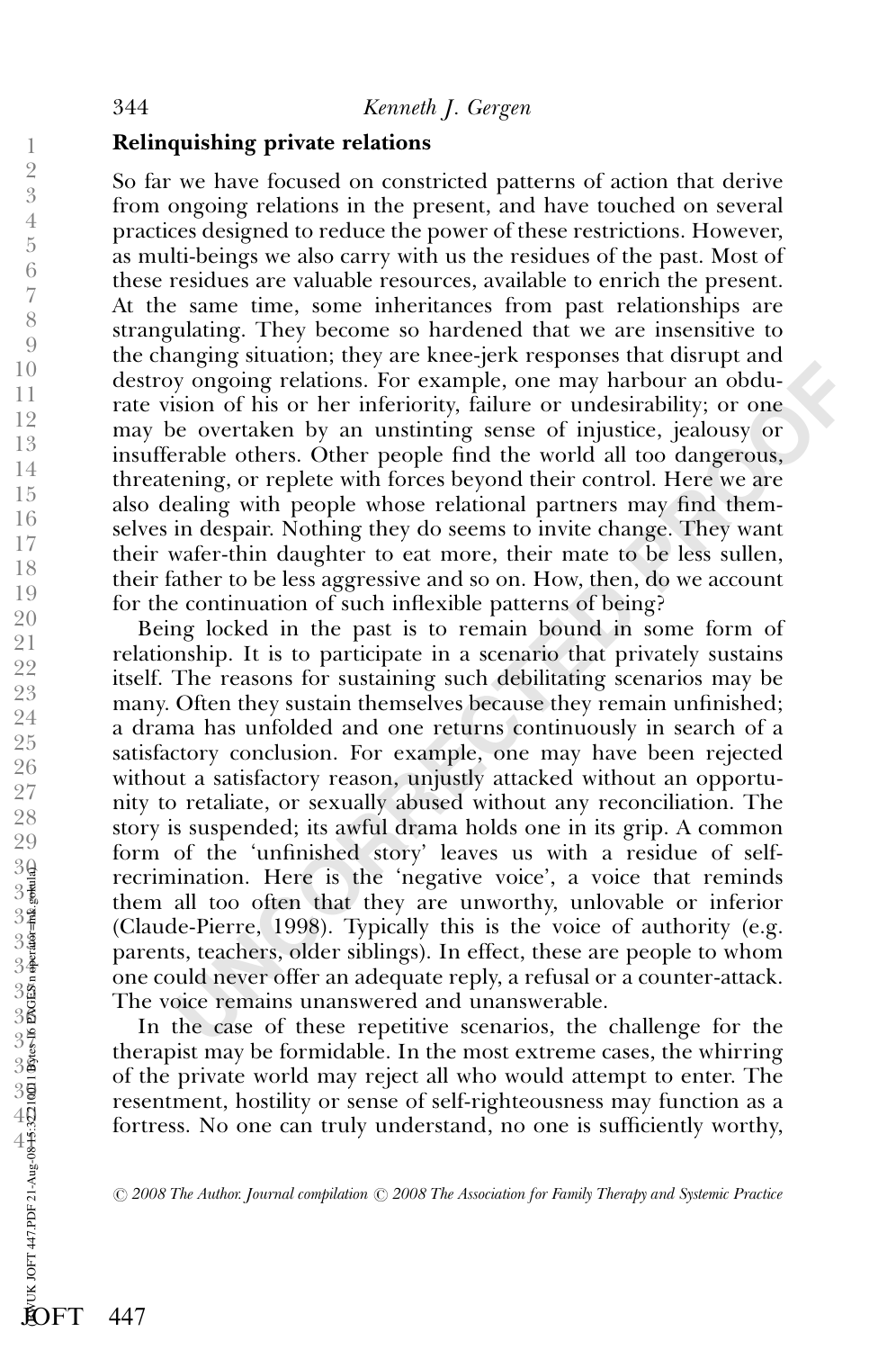and those who attempt to be so may seem condescending or manipulative. How is one to enter the conversation? The Puerto Rican therapist, Edgardo Morales, tells the story of his early days as a therapist. He was given a highly difficult case to treat, a young woman with a history of drugs and antisocial behaviour. Her stormy disposition had led to her hospitalization. When she was brought to his office, she sat sullenly before him, her stony face set off with dagger eyes. Edgardo began with a congenial greeting, and gently outlined how talking together might be helpful to her. She stared silently. After more false starts, Edgardo recalled that she had owned a white cat. Abandoning the therapeutic chatter, he asked about the cat. Although the stare was never broken, Edgardo did notice a slight movement of her mouth, as if she were almost ready to speak. With this, Edgardo proceeded to tell her that he, too, owned a white cat. But, he said, his cat was very naughty. Edgardo then sat himself behind his desk and began to tell the girl that at night when he was working at his desk, the cat became jealous. He wanted attention. Then, role-playing the cat, Edgardo climbed on top of the desk, and with a loud 'Meow', leaped with all fours on to the desk top. The patient suddenly screamed out, 'You are crazy!' Edgardo responded, 'Yes, but I get paid for it.' The girl burst into laughter, and with that, an engaging and productive conversation began. 1 2 3 4 5 6 7 8 9 10 11 12 13 14 15 16 17 18 19 20 21 22

floating the therapeutic chatter, he asked about the cat. Although<br>Ioming the therapeutic chatter, he asked about the cat. Although<br>Increase newer broken, Edgardo did notice a slight movement of<br>outh, as if she were almost A less dramatic, but highly innovative means of disrupting these self-sustaining scenarios was developed by New York therapist Peggy Penn (2007). If the offending other cannot be addressed in person, she asked, are there not other ways of 'finishing old business'? Specifically, Penn made extensive use of letter writing to generate dialogue with the unavailable participant in the debilitating relationship. Consider a woman who has suffered abuse from a now-deceased stepfather. She cannot rid herself of the humiliating experience; normal sexual relations are now beyond her grasp. Penn might have her compose a letter to her stepfather. There she could quietly and articulately spell out the full range of her feelings, her anger, anguish, self-blame, and possibly even her love. With the private conversation now out in the open, Penn can be brought more fully into the conversation. The private scenario is now open to another conversational partner. However, the process does not necessarily terminate at this point. Rather, Penn might then invite the woman to compose a letter in which she takes the part of the stepfather. What can she imagine her stepfather saying to her? How would he explain his actions; what would he be feeling? Now the

 $C$  2008 The Author. Journal compilation  $C$  2008 The Association for Family Therapy and Systemic Practice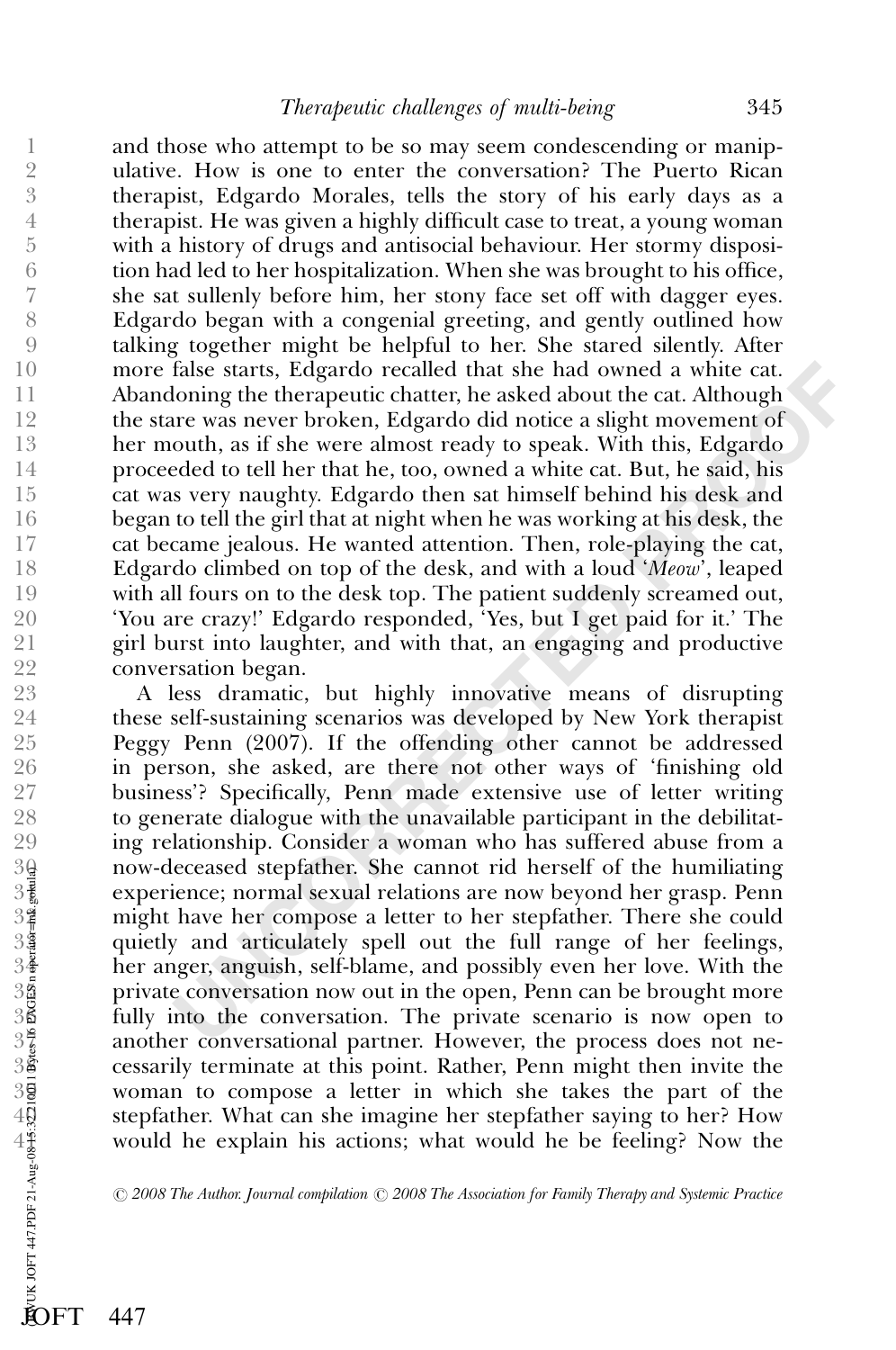scenario approaches conclusion and, with Penn as a collaborator, its grip is released

Ir ujdgements. They are to allow the scenario to play itself out<br> **Uyidging,** for example, that it was humiliating or disartous.<br>
suspending judgement of the scenario, the clients are chal-<br>
with a new task: imagine lookin In my view, Buddhist practices now represent an enormously important addition to the therapist's resources. Speaking directly to the challenge of private scenarios is a Buddhist practice called Shikanho (Koschikawa et al., 2006). In one variation, clients are asked to think of the unpleasant occurrence that unsettles them, and to summon forth the feelings that it evoked. Once the image is in focus, they are asked to envision the situation without making any evaluations or judgements. They are to allow the scenario to play itself out without judging, for example, that it was humiliating or disastrous. After suspending judgement of the scenario, the clients are challenged with a new task: imagine looking at the situation from various angles of vision. How would it appear from above or below, from near or far? With the help of the therapist, clients move through these angles of vision every two seconds. After thirty seconds, however, they are allowed pause for thirty seconds to take a deep breath before continuing. Through this form of concentration, the unpleasant occurrence ceases to be commanding. One may approach the memory as 'something that happened', but with its significance now optional. It is neither good nor bad in itself; vantage point is everything.

#### Expanding horizons

As we find, when viewed in terms of multi-being, differing client histories may present the therapist with particular challenges in terms of productive collaboration. The client who is plagued by a private dialogue of doubt may require an affirming partner; the client who is locked within a debilitating process of relationship may require reconstructive conversations; and one who is bound within relational process long past may challenge the therapist to locate means of entering the circle and rewriting history. I have focused on these three conditions not as an attempt to be inclusive, but to open up discussion on the variations in the modes of therapeutic relationship that may be required for productive interchange.

It would be useful to expand the range of such situations, and to extend discussion of reflective eclecticism. For example, because of the security derived from sustaining a well-practised way of being, an individual may become increasingly 'de-skilled'. One may hone practices such as anger or argumentation over time, becoming

 $C$  2008 The Author. Journal compilation  $C$  2008 The Association for Family Therapy and Systemic Practice

 $\mathbb{F}^{N}$ UK JOFT 447.PDF 21-Aug-08-15:32210011 Bytes 16 PAGES n operator=mk.gokula)<br> $\mathbb{F}^{N}$ **JOFT** 447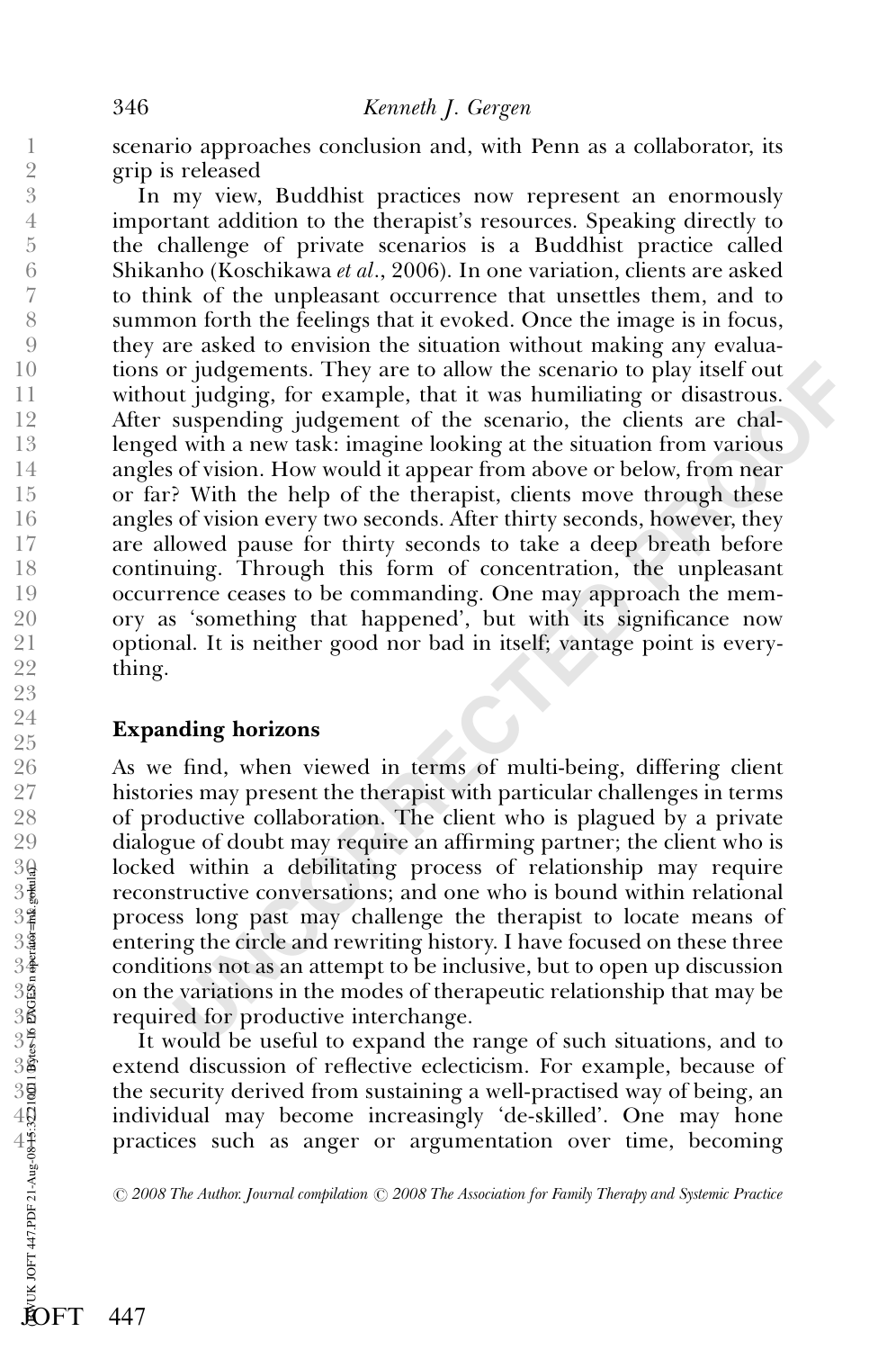increasingly proficient in their use. However, as reliance is continuously placed on these forms of being, there may be a loss in flexibility. One may simply lack the skill to respond to frustration other than with anger, or to disagreement other than with attack. Under these conditions the therapeutic relationship may best become one of student to a teacher of skills. Here the usual dance of question and answer may have to be abandoned in favour of a form of relationship in which the client metaphorically learns how to fly.

pant living out a way of being that is unacceptable to the<br>nal relaify they have built together. Love affairs, sexual de-<br>and crime are among the most common candidates. The<br>ngge here is to locate means of crossing the bro Or, in the case of couples, there is the frequent occurrence of one participant living out a way of being that is unacceptable to the relational reality they have built together. Love affairs, sexual deviance and crime are among the most common candidates. The challenge here is to locate means of crossing the borders of meaning in such a way that the binding reality is not destroyed. The skills of a mediator may be demanded of the therapist. For many couples, there is also the ironic threat of long-standing harmony. As potentials are suppressed and eroded over time, the vitality of the relationship may expire. Here the therapist may become a guide into the imaginary. As multi-beings, clients and therapists have before them an enormous range of possible trajectories. As suggested here, reflection on their form and function may be highly productive.

#### References

- Anderson, H. and Gehart, D. (eds) (2007) Collaborative Therapy: Relationships and Conversations that Make a Difference. London: Routledge.
- Anderson, H. (1997) Conversation, Language and Possibilities. New York: Basic Books.
- Anderson, T. (ed.) (1991) The Reflecting Team: Dialogues and Dialogues about Q1 Dialogues. New York: Norton.

Becvar, R. J. and Becvar, D. S. (1999) Systems Theory and Family Therapy: A Primer (2nd edn). Lanham, MD: University Press of America.

- Claude-Pierre, J. (1998) The Secret Language of Eating Disorders. New York: Vintage.
- Cronen, V. and Pearce, W. B. (1982) The coordinated management of meaning: a theory of communication. In F. E. X. Dance (ed.), Human Communication Theory. New York: Harper & Row.
- Gergen, K. J. (2001) The Saturated Self (2nd edn). New York: Perseus.
- Gergen, K. J. (in press) All My Relations, From Individualism to Relational Being. New York: Oxford University Press.
- Kelly, G. A. (1955) The Psychology of Personal Constructs. New York: Norton.
- Koshikawa, F., Kuboki, A. and Ishii, Y. (2006) Shikanho: A Zen-based cognitivebehavioral approach. In M. Kwee, K. J. Gergen and F. Koshikawa, Horizons in  $\mathbb{Q}2$ Buddhist Psychology. Chagrin Falls, OH: Taos Institute Press.

 $\degree$  2008 The Author. Journal compilation  $\degree$  2008 The Association for Family Therapy and Systemic Practice

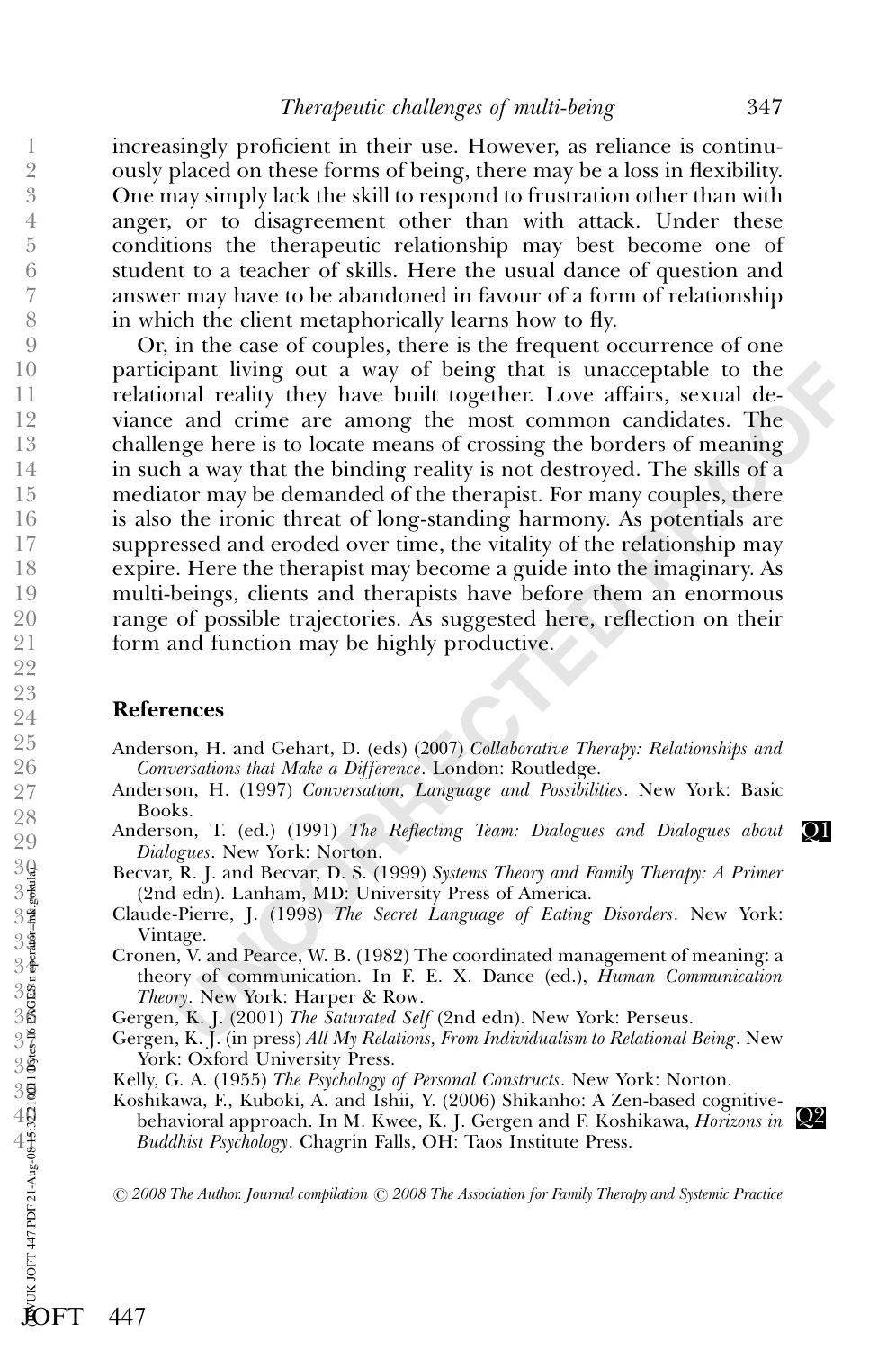- Lecky, P. (1973) Self-consistency: A Theory of Personality. New York: Island Press.
- Penn, P. (2007) Listening voices. In H. Anderson and D. Gehart (eds), Collaborative Therapy: Relationships and Conversations That Make a Difference. New York: Routledge.
	- Rogers, C. (1995) On Becoming a Person: A Therapist's View of Psychotherapy. London: Constable & Robinson.
- Schwartz, R. (1995) Internalized Family Systems Therapy. New York: Guilford Press.
- Spence, D. (1984) Narrative Truth and Historical Truth: Meaning and Interpertation in Psychoanalysis. New York: W.W Norton.
- Sullivan, H. S. (1968) The Interpersonal Theory of Psychiatry. New York: Norton.
- versation with Karl Tomm. In M. Hoyt (ed.), *Hamdbook of Constructive*<br>
applie. Sam Francisco, CA: Jossey-Bass.<br>
In. S. (2001) *Return to Reason.* Cambridge, MA: Harvard University Press.<br>
M. (2007) *Maps of Narrative Prac* Tomm, K. (1998) Honoring our internalized others and the ethics of caring: a conversation with Karl Tomm. In M. Hoyt (ed.), Handbook of Constructive Therapies. San Francisco, CA: Jossey-Bass.
	- Toulmin, S. (2001) Return to Reason. Cambridge, MA: Harvard University Press. White, M. (2007) Maps of Narrative Practice. New York: Norton.

 $C$  2008 The Author. Journal compilation  $C$  2008 The Association for Family Therapy and Systemic Practice